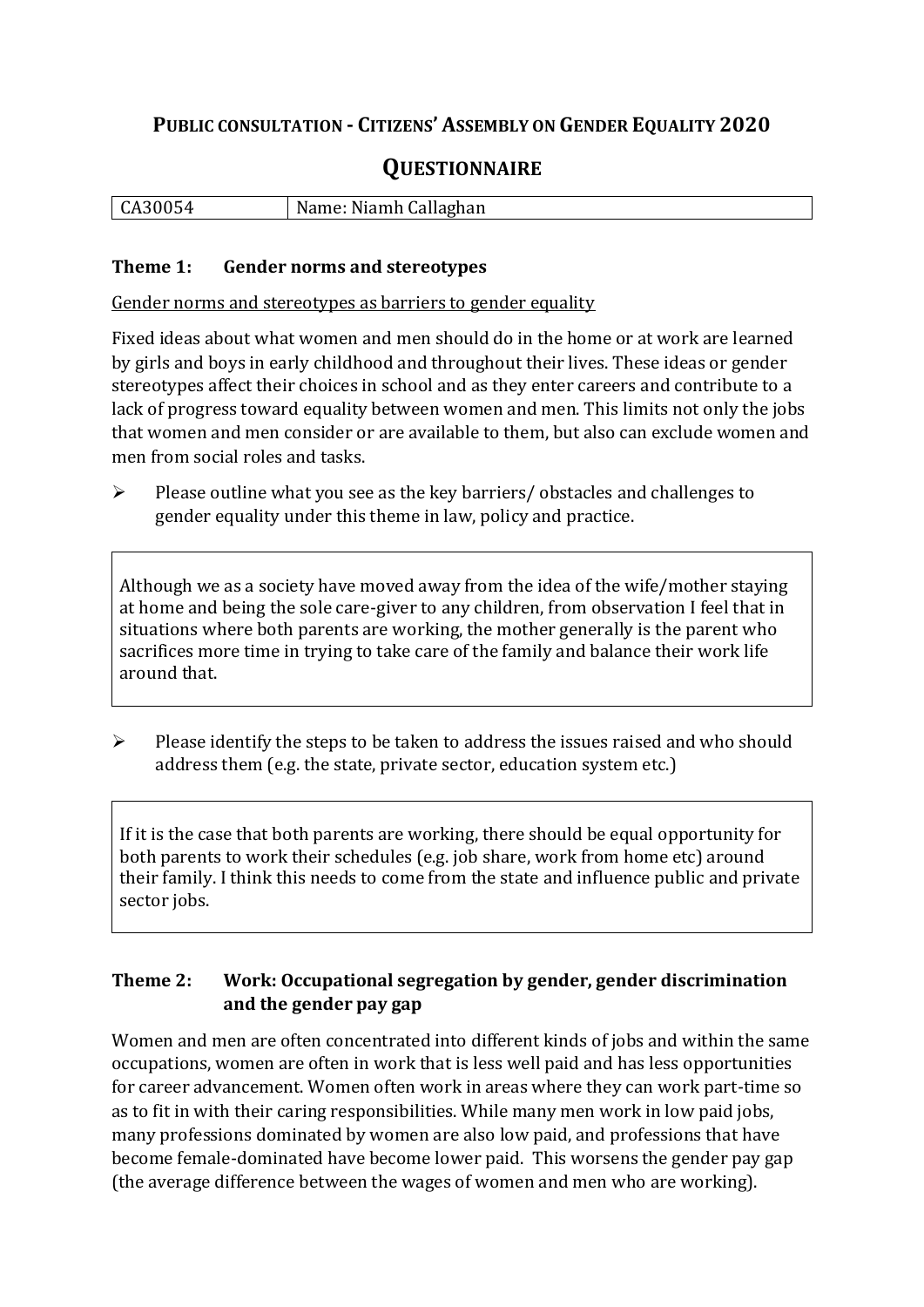➢ Please outline what you see as the key barriers/ obstacles and challenges to gender equality under this theme in law, policy and practice.

The fact that the mother of any family will (with the exception of adoption/fostering) have gone through childbirth and taken maternity leave, perhaps sometimes even sick leave, the onus is also on them to stay with infants for their development (e.g. breastfeeding). This hinders a return to the workplace (if desired) and means that women have to take what jobs are available to them, rather than what jobs they desire or have built a career around.

➢ Please identify the steps to be taken to address the issues raised and who should address them (e.g. the state, private sector, education system etc.)

Many private sector companies do not have any paid maternity leave requirements to adhere to and I think this needs to change. While I understand it is the choice of the parent(s) to have children, we cannot expect people to raise children, struggling with money and look for childcare in the way that people currently are.

#### **Theme 3. Care, paid and unpaid, as a social and family responsibility**

Care -- the social responsibility of care and women and men's co responsibility for care, especially within the family

Women remain disproportionately responsible for unpaid care and often work in poorly paid care work. For working parents or [lone parents,](https://aran.library.nuigalway.ie/bitstream/handle/10379/6044/Millar_and_Crosse_Activation_Report.pdf?sequence=1&isAllowed=y) balancing paid work with parenting and or caring for older and dependent adults presents significant challenges. Women are [most disadvantaged by these challenges,](https://eige.europa.eu/gender-equality-index/game/IE/W) yet men also suffer from lack of opportunities to share parenting and caring roles. Despite recent legislation and policy initiatives to support early years parental care, [inequalities in the distribution of unpaid](https://www.ihrec.ie/app/uploads/2019/07/Caring-and-Unpaid-Work-in-Ireland_Final.pdf)  [care](https://www.ihrec.ie/app/uploads/2019/07/Caring-and-Unpaid-Work-in-Ireland_Final.pdf) continue between women and men. The cost of childcare has been identified as a particular barrier to work for women alongside responsibilities of caring for older relatives and dependent adults.

➢ Please outline what you see as the key barriers/ obstacles and challenges to gender equality under this them in law, policy and practice.

Parenting and caring roles are vital and cannot be negotiated or changed for those carrying them out, which leaves people having to choose either having a job with better income and paying out for care services, or leaving full-time employment (either part-time or entirely), so that they can provide the care they cannot afford.

➢ Please identify the steps to be taken to address the issues raised and who should address theme (e.g. the state, private sector, education system etc.)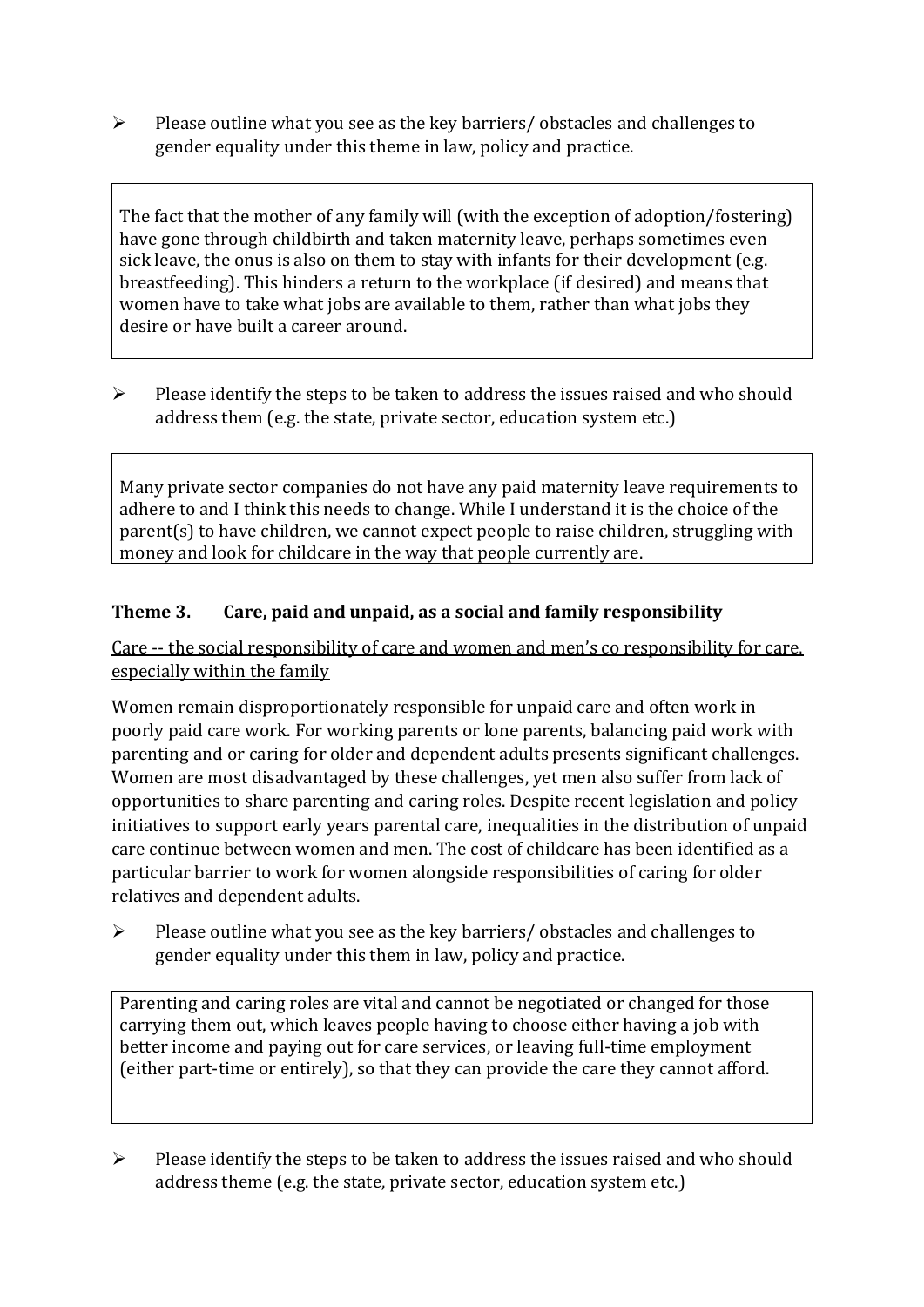There are two options here, which I think should both be looked at. Firstly, more affordable or heavily subsidised care for children, the elderly and those with disabilities who require a lot of care. Secondly, more flexible work arrangements should be attainable in all work sectors for all genders - if a parent wants to work flexible working hours there should be no obstacle to that.

#### **Theme 4: Women's access to, and representation in, public life and decision making**

Ensure women's participation and representation in decision-making and leadership in the workplace, political and public life

Women are systematically underrepresented in leadership in [economic](https://eige.europa.eu/gender-equality-index/2019/compare-countries/power/2/bar) and [political](https://eige.europa.eu/gender-equality-index/2019/compare-countries/power/1/bar)  [decision-](https://eige.europa.eu/gender-equality-index/2019/compare-countries/power/1/bar)making. Despite the introduction of a candidate gender quota (through the system of party funding) for national political office, and [initiatives](https://betterbalance.ie/) to support women's access to corporate decision-making roles, men continue to dominate leadership positions. There are also issues to be considered around how media represents women and men.

➢ Please outline what you see as the key barriers/ obstacles and challenges to gender equality under this theme in law, policy and practice.

The key barrier to this is that women who are mothers have to sacrifice part of their careers in order to care for their families.

 $\triangleright$  Please identify the steps to be taken to address the issues raised and who should address them (e.g. the state, private sector, education system etc.)

I'm not really sure how this can be address from a leadership perspective - perhaps finding balance from the ground up in terms of which parent stays with the children, or having more accessible and affordable childcare, would be a start.

### **5. Where does gender inequality impact most?**

To conclude we would be interested in your response to the following question: In which area do you think gender inequality matters most?

Please rank the following in order of importance, 1 being the most important:

Paid work 3